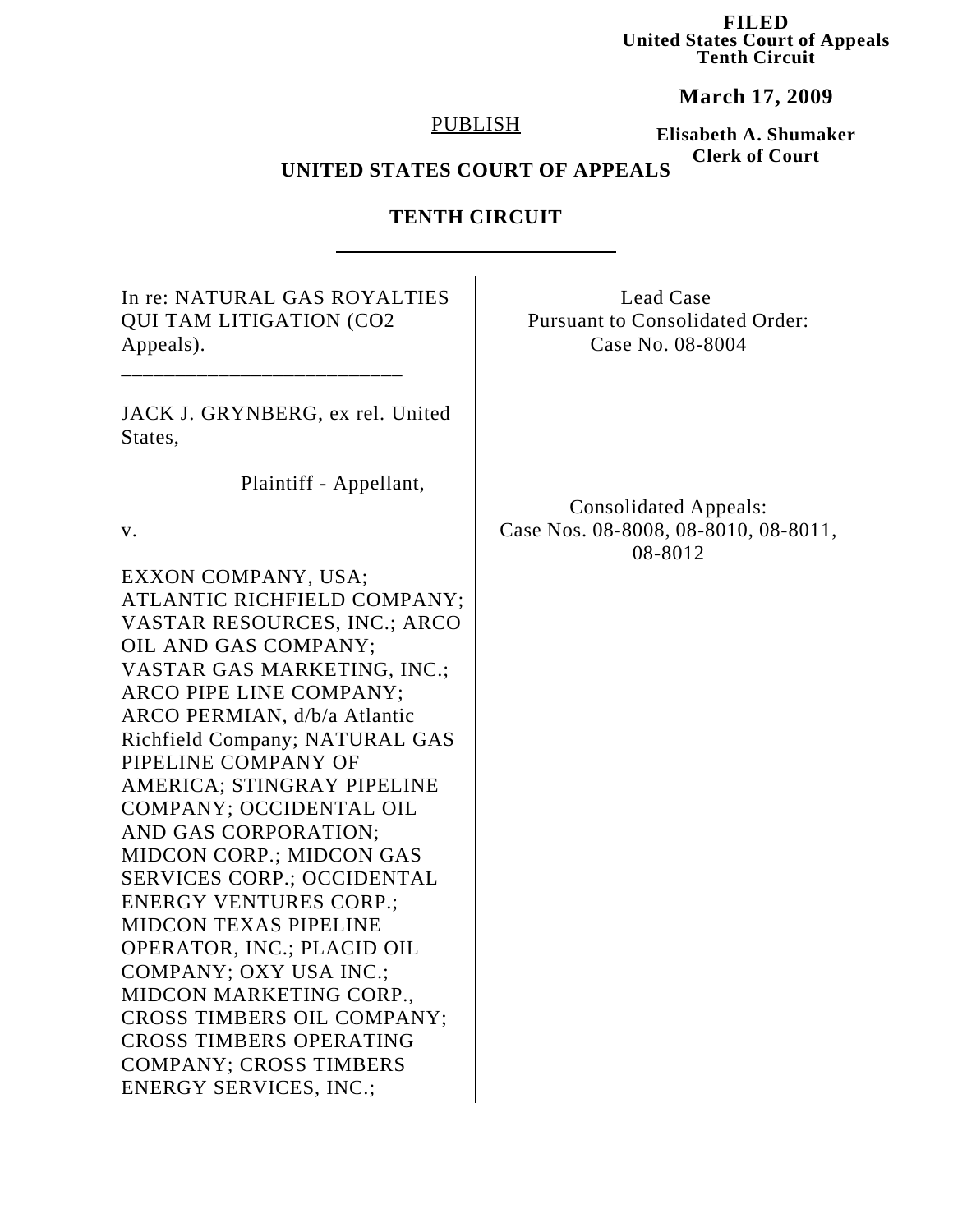Defendants - Appellees.

## **APPEALS FROM THE UNITED STATES DISTRICT COURT FOR THE DISTRICT OF WYOMING (D.C. Nos. 99-MD-1293-WFD, 99-MD-1621-WFD, 99-MD-1665-WFD, 99-MD-1668-WFD, 99-MD-1672-WFD)**

Elizabeth L. Harris, (Jeffrey A. Chase, with her on the briefs), Jacobs Chase Frick Kleinkopf & Kelley, LLC, Denver, Colorado, for Plaintiff-Appellant.

John F. Shepherd, (Elizabeth A. Phelan, Holland & Hart, LLP, Denver, Colorado, Robert S. Salcido, Akin, Gump, Strauss, Hauer & Feld, LLP, Washington, D.C., Taylor F. Snelling, ExxonMobil Corporation, Houston, Texas, for appellee Exxon Company, USA; M. Benjamin Singletary and Dennis Cameron, Gable & Gotwals, Tulsa, Oklahoma, for Oxy-USA, Inc.; Robin F. Fields and Charles B. Williams, Conner & Winters, Oklahoma City, Oklahoma, for Cross Timbers Operating Company, et al.; Charles L. Kaiser and Charles A. Breer, Davis Graham & Stubbs, LLP, Denver, Colorado, for ARCO Oil and Gas Co., et al.; Donald I. Schultz, Schultz & Belcher, LLP, Cheyenne, Wyoming, for Liason Counsel, with him on the brief) Holland & Hart, LLP, Denver, Colorado, for Coordinated Defendants-Appellees.

Before **MURPHY**, **McKAY** and **McCONNELL**, Circuit Judges.

**McCONNELL**, Circuit Judge.

In 1997 and 1998, relator Jack Grynberg brought a number of qui tam suits

against natural gas pipeline companies and their affiliates for alleged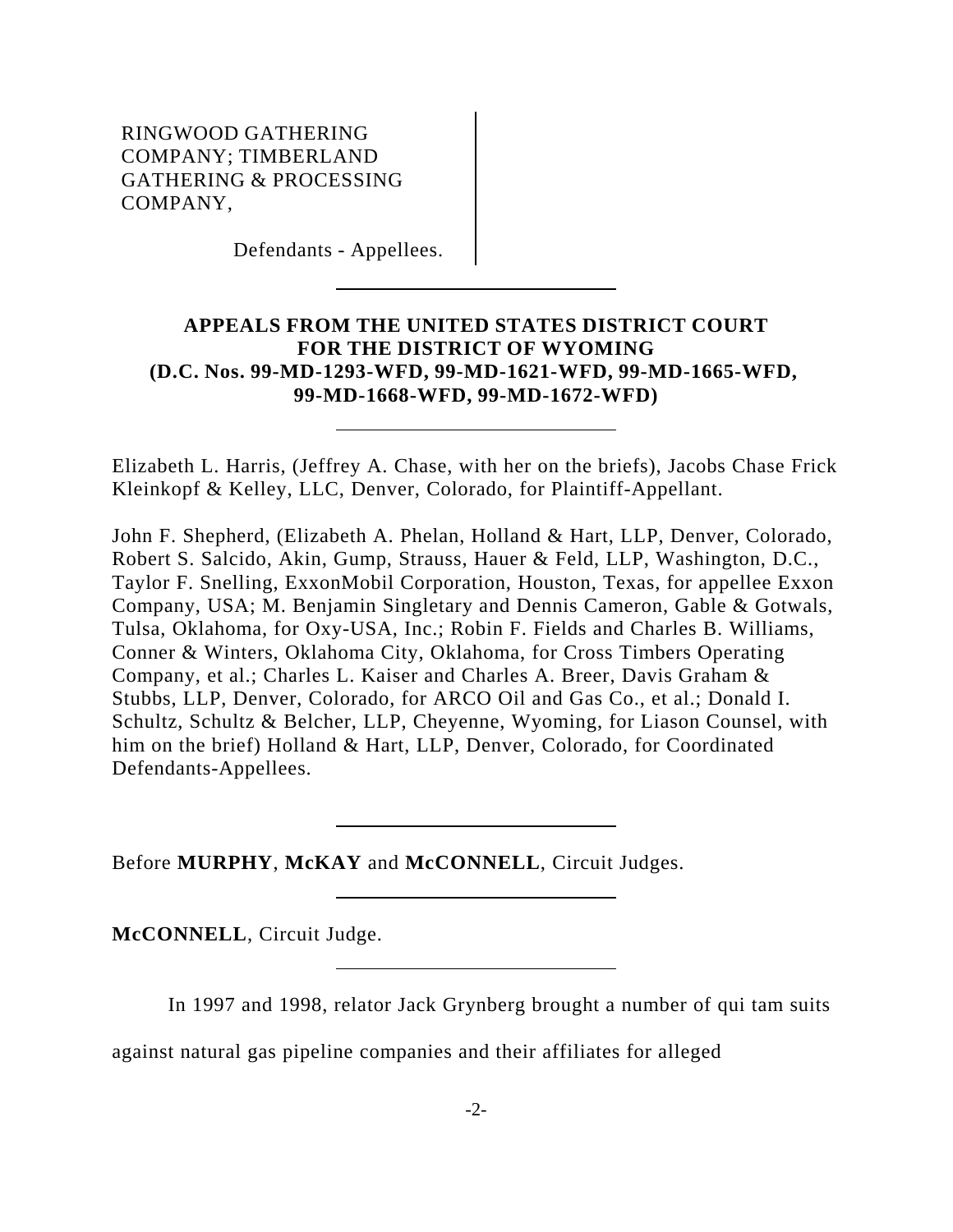underpayment of royalties in violation of 31 U.S.C. § 3729(a)(7) of the False Claims Act ("FCA").<sup>1</sup> Seven of these suits alleged that the defendants had underpaid royalties on the carbon dioxide (" $CO<sub>2</sub>$ ") they produced from federal and Indian lands by paying based on an artificially deflated value rather than the actual market value of  $CO<sub>2</sub>$ . The district court found these suits jurisdictionally barred by the first-to-file rule of 31 U.S.C. § 3730(b)(5) because a 1996 suit had alleged the same essential facts. That prior suit had named as defendants two of Mr. Grynberg's current defendants, mentioned three of the current defendants by name but without joining them as parties, and had not mentioned two of the current defendants at all. The district court held that a prior action does not have to be against a party in order to bar a subsequent action under the first-to-file bar, so long as the party is "readily identifiable" from the prior action. Mr. Grynberg appeals the district court's dismissal only with regard to the five defendants who were not parties to the prior action. We reverse.

#### **I. Background**

Mr. Grynberg filed numerous qui tam suits against natural gas pipeline companies and their various parents, subsidiaries, and affiliates in 1997 and 1998, alleging a variety of ways in which these companies had allegedly underpaid natural gas royalties owed to the federal government. Mr. Grynberg's primary

<sup>&</sup>lt;sup>1</sup> Of the seven related appeals originally filed and consolidated by this court, appellant voluntarily dismissed two of those appeals during the course of appellate proceedings. The dismissed appeals were: 08-8007 and 08-8009.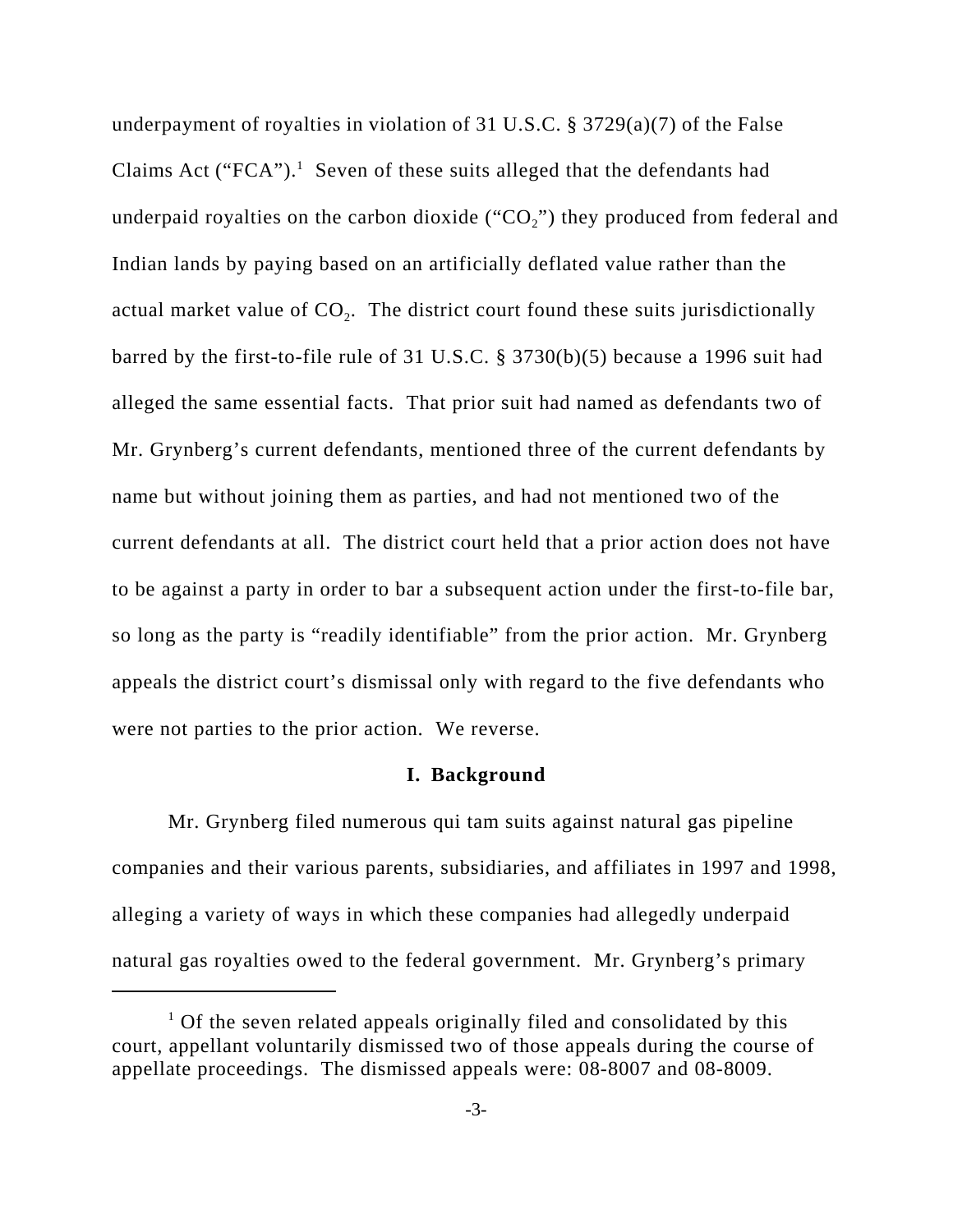claims alleged underreporting of the heating content and volume of natural gas through various mismeasurement techniques.<sup>2</sup> Seven of his claims, however, concerned the production of  $CO<sub>2</sub>$ , in which Mr. Grynberg alleged that the companies underpaid royalties not by underreporting the volume of CO<sub>2</sub> but by undervaluing its worth. These "CO<sub>2</sub> Claims" were brought against Mobil Exploration & Producing U.S., Inc. ("Mobil"); Shell Land and Energy Co. and Shell Western E&P, Inc. (collectively, "Shell"); Exxon Co., USA ("Exxon"); Amerada Hess Corp. ("Amerada Hess"); ARCO Oil & Gas Co. and ARCO Permian, d/b/a Atlantic Richfield Co. (collectively, "ARCO"); Oxy-USA; and Cross Timbers Operating Co. ("Cross Timbers"). The complaints against each defendant included an allegation virtually identical to this one, from the Exxon complaint:

Defendant Exxon Company, U.S.A. produces carbon dioxide from at least the Royalty Properties attached at Exhibit "C." Under applicable law, Defendant must pay royalties based upon the fair market value of the carbon dioxide so produced. Defendant knowingly underpays royalties by paying based upon an assumed value of the carbon dioxide which is significantly below its true fair market value. Purely by way of example, carbon dioxide is presently sold for \$2.87 per MCF on the open market; yet Defendant pays royalties based upon a value of less than one-fifth that price.

Exxon Am. Compl. ¶ 55.

<sup>&</sup>lt;sup>2</sup>The district court found that Mr. Grynberg's claims alleging the mismeasurement of heating content and volume were jurisdictionally barred by the public disclosure rule of  $\S 3730(e)(4)$ . Those dismissals are the subject of a separate appeal. *See In re Natural Gas Royalties Qui Tam Litigation*, No. 06- 8099.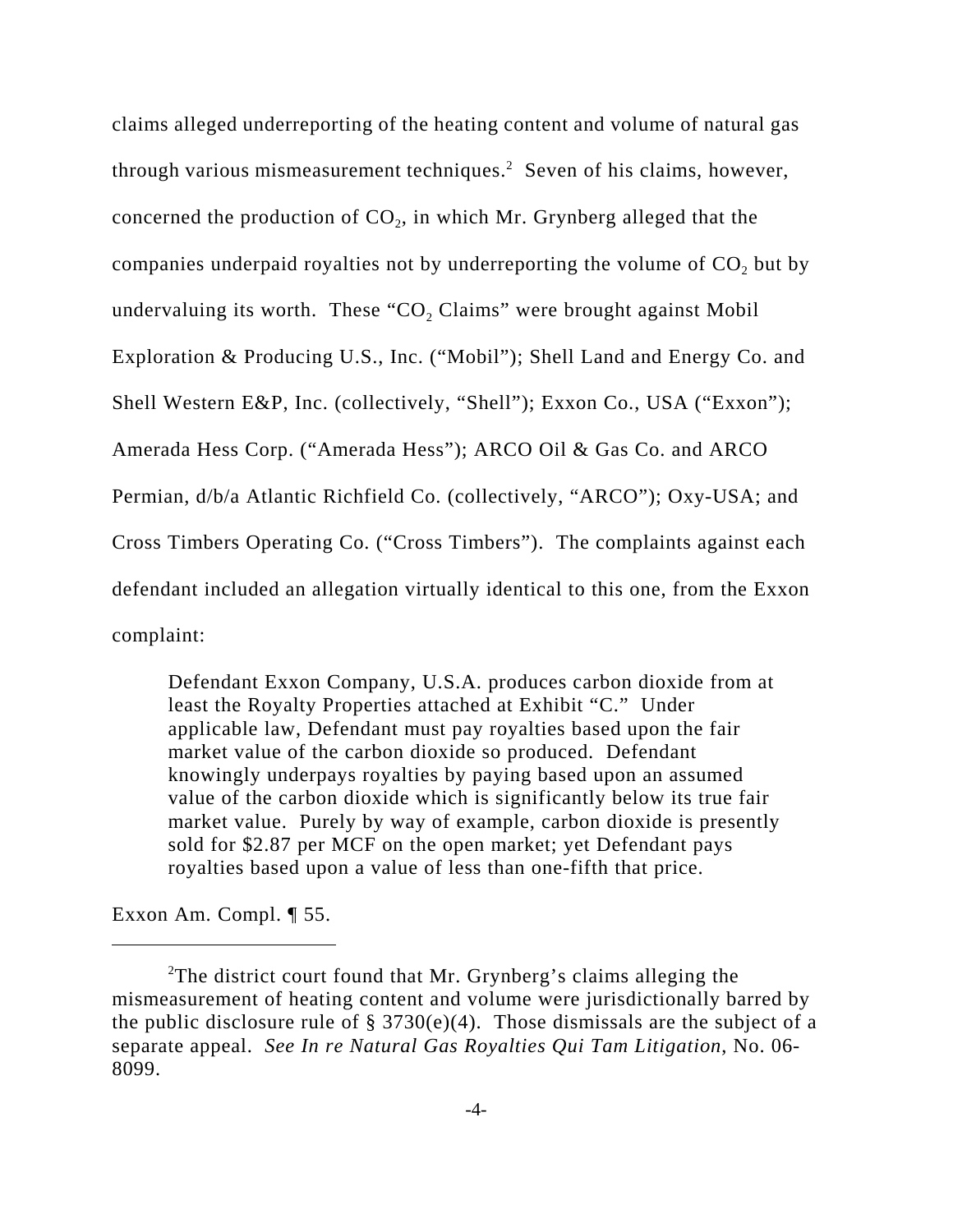Mr. Grynberg's  $CO<sub>2</sub>$  claims were similar to those in another qui tam action filed by a different relator the previous year. In  $CO<sub>2</sub>$  Claims Coalition v. Shell *Oil Co. et al.*, No. 96-Z-2451 (D. Colo.), a coalition of royalty owners, small share working interest owners, and taxing authorities brought suit under the False Claims Act against Shell and Mobil, alleging that those companies had controlled and depressed the wellhead price of  $CO<sub>2</sub>$  produced from the McElmo Dome field in southwest Colorado (the "*Coalition* complaint"). As small share working interest owners of the CO<sub>2</sub> produced at the McElmo Dome field, the *Coalition* plaintiffs could not sell their  $CO<sub>2</sub>$  independently, but instead entered into contracts with the large share working interest owners at the field, Shell and Mobil. Shell and Mobil would then pay the plaintiffs a royalty on all  $CO<sub>2</sub>$  sales based on the wellhead price of  $CO<sub>2</sub>$ . The royalties they owed the federal government were likewise based on these underlying agreements.

Shell and Mobil, however, were not only producers of  $CO<sub>2</sub>$ , but also consumers of that very gas, using it in their production of crude oil. In their vertically-integrated operations, Shell and Mobil would transport the  $CO<sub>2</sub>$  from the McElmo Dome field to their oil fields in west Texas, using a pipeline jointly owned by both companies. According to the *Coalition* complaint, this enabled Shell and Mobil to depress the wellhead price of  $CO<sub>2</sub>$  in a number of ways: Whereas a producer of  $CO<sub>2</sub>$  would normally have an interest in demanding the highest price possible, because Shell and Mobil were also the consumers of that

-5-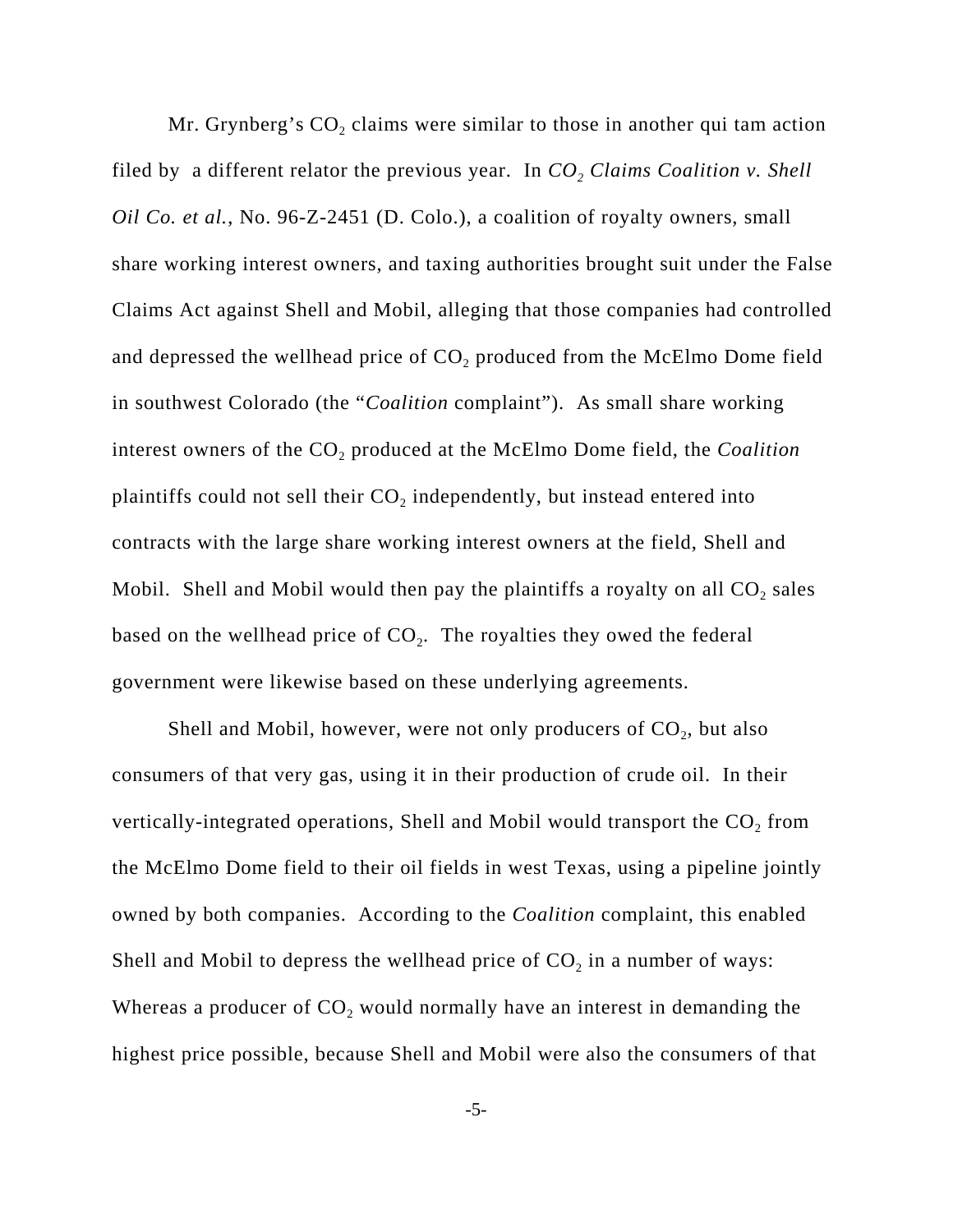CO<sub>2</sub>, they preferred a lower wellhead price so that they could shift the profits to the oil side of the operation and avoid paying higher royalties. The price they based the royalty payments on failed to include the in-kind value that Shell and Mobil were receiving. Furthermore, because they owned the pipeline, they could artificially inflate the transportation costs; because the wellhead price is calculated as the delivered price minus the pipeline tariff, this would further reduce the royalties they had to pay.

Although the *Coalition* complaint brought actual claims against only Shell and Mobil, it identified four other major oil companies that owned working interests in the McElmo Dome field, including present-defendant ARCO. In addition, it identified Exxon, ARCO, Amerada Hess, and others as initiating similar  $CO<sub>2</sub>$  projects in the Sheep Mountain and Bravo Dome fields. The *Coalition* plaintiffs also brought an antitrust claim against Shell and Mobil, alleging that they had conspired with other oil companies to fix the price of  $CO<sub>2</sub>$ . It specifically identified Exxon, ARCO, and Amerada Hess as companies which had a level of control over production and transportation at the Bravo Dome field that would allow them to effect a similar pricing scheme there. The complaint did not, however, assert an actual antitrust claim against anyone but Shell and Mobil.

When Mr. Grynberg filed his 1997 qui tam suits against Shell, Mobil, Exxon, ARCO, Amerada Hess, Oxy-USA, and Cross Timbers, the defendants

-6-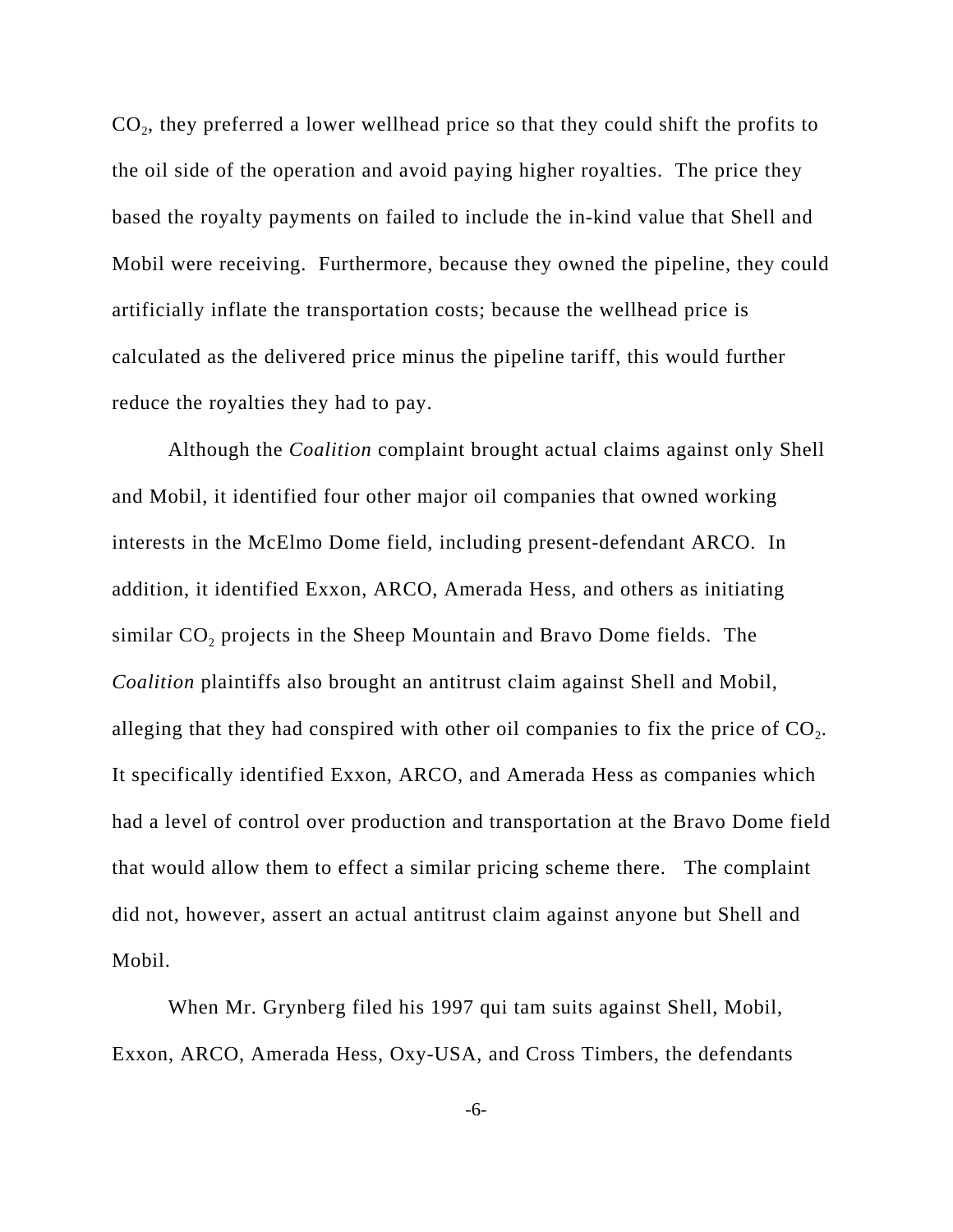moved for dismissal under the first-to-file rule of  $\S 3730(b)(5)$ . That provision states:

When a person brings an action under this subsection, no person other than the Government may intervene or bring a related action based on the facts underlying the pending action.

31 U.S.C. § 3730(b)(5). According to the defendants, Mr. Grynberg's current qui tam action was a "related action based on the facts underlying the pending action," that pending action being the *Coalition* claims. Mr. Grynberg argued that to the extent his current action advanced claims against parties who were not named in the *Coalition* complaint or involved different oil fields, such as Sheep Mountain and Bravo Dome, they are unrelated to the *Coalition* complaint and not jurisdictionally barred under the first-to-file rule.

The Special Master found that the undervaluation claims against Shell and Mobil were premised on the same underlying conduct that the *Coalition* complaint was based on, and that Mr. Grynberg's complaints against Shell and Mobil had "fail[ed] to allege a different type of wrongdoing, based on different material facts than those alleged in the *Coalition* Complaint." Rep. & Rec. 13. This was so even though Mr. Grynberg's allegations of fraud extended beyond the McElmo Dome field. *Id.* The Special Master found the claims against Exxon, ARCO, and Amerada Hess more difficult, as the *Coalition* complaint had not brought claims against those defendants. Nonetheless, the Special Master found that those defendants "were specifically identified in the *Coalition* Complaint, and were

-7-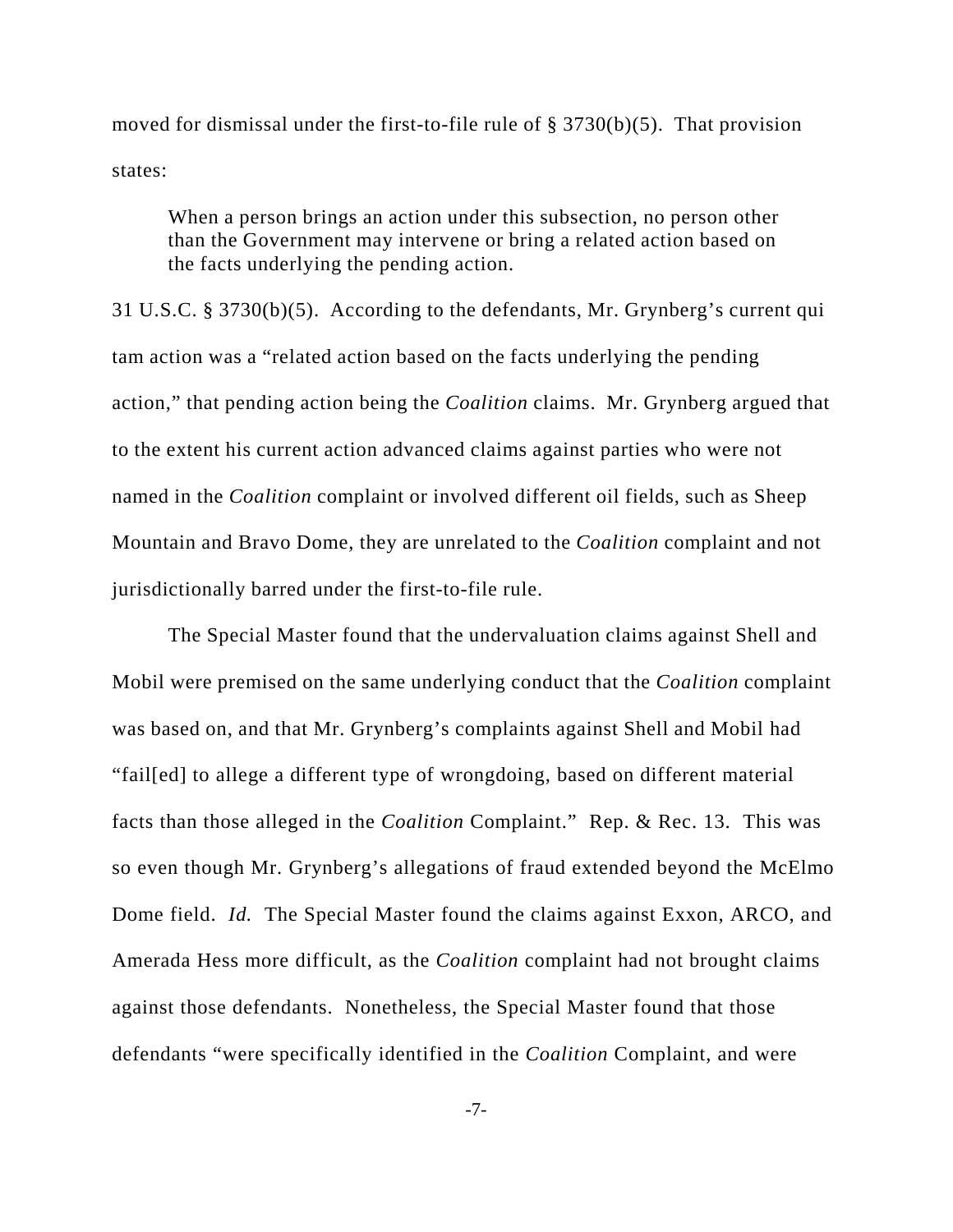accused of being participants in a conspiracy to depress the price of  $CO<sub>2</sub>$  by setting an assumed value that was significantly below its actual fair market value," *id.* at 14, which "placed the government on notice of the essential facts of the fraudulent scheme, the participants therein, and the geographic locations where the scheme was utilized." *Id.* at 15. The Special Master did not, however, recommend dismissal of the suits against Oxy-USA and Cross Timbers, because the *Coalition* complaint never mentioned those parties by name or description. *Id.*

The district court accepted the Special Master's recommendation in part and rejected it in part, finding that the first-to-file bar applied not only to Shell, Mobil, Exxon, ARCO, and Amerada Hess, but also to Oxy-USA and Cross Timbers. It found that by alleging facts that suggested fraud in the Bravo Dome field, the *Coalition* complaint had put the government on notice that Oxy-USA and Cross Timbers, which operated in that field, were involved in similar wrongdoing. "As companies owing royalty obligations to the United States on the production of  $CO<sub>2</sub>$ ," the district court said, "all potential participants in the conspiratorial scheme are *readily identifiable* by the government." Dist. Ct. Op. 7 (emphasis added). By using the readily identifiable standard to determine which suits were barred by the first-to-file rule, the court found that all of the  $CO<sub>2</sub>$ defendants fell under the rule's reach.

Mr. Grynberg has not appealed the dismissal of his claims against Shell and

-8-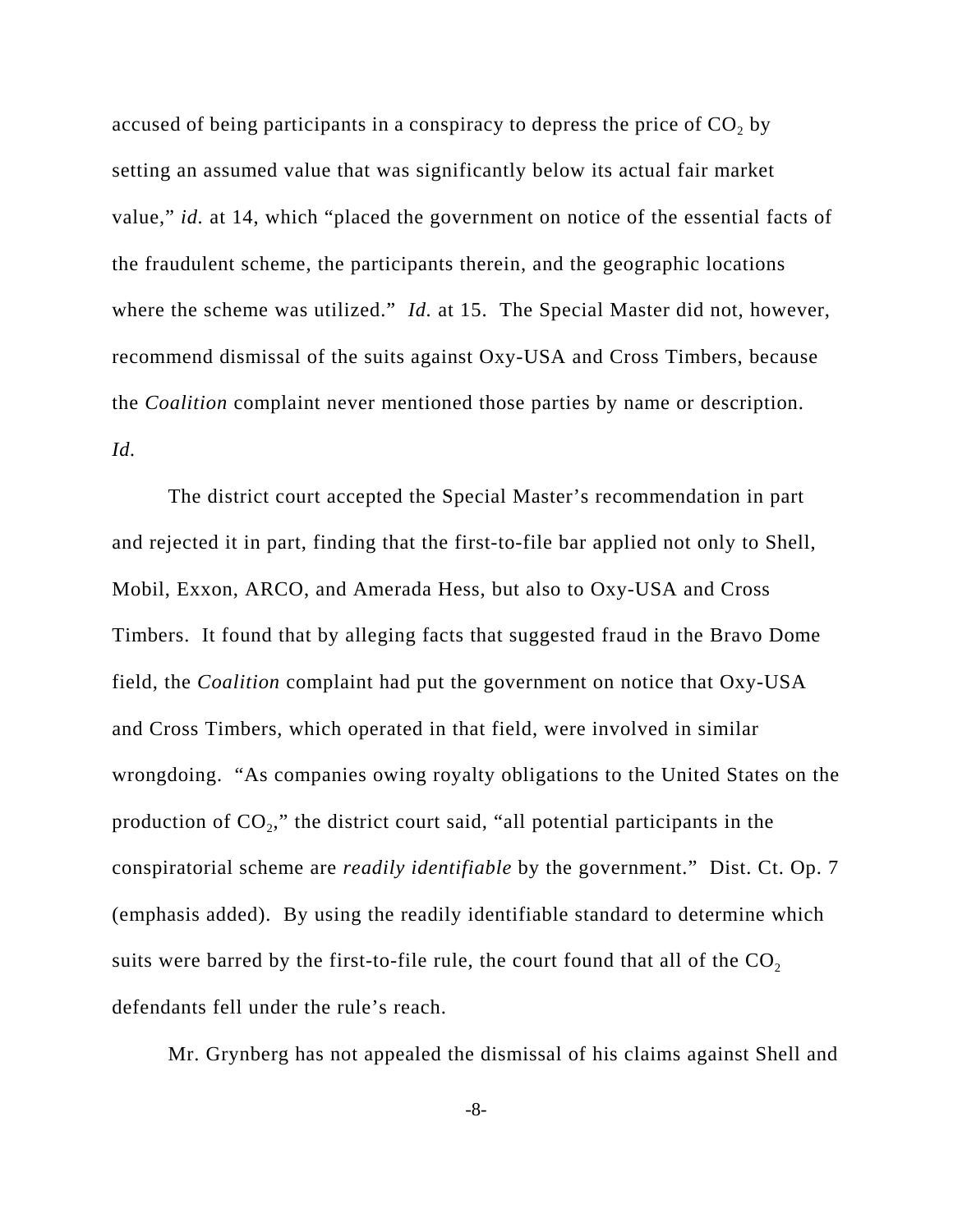Mobil, which were named as parties in the *Coalition* complaint, but has appealed the dismissal of his claims against the other defendants. He argues that the district court erred in using a "readily identifiable" standard and that the first-tofile bar should not apply when the current defendants were not parties to the pending action.

#### **II. Analysis**

#### **A. Role of Jurisdictional Bars in the False Claims Act**

Section 3730(b)(1) of the False Claims Act gives a private citizen the right to bring a cause of action on behalf of the United States government; in return, the citizen recovers a portion of the damages for himself. This encourages citizens who know of fraud against the government to bring that fraud to light and assist in enforcement, but also carries with it the risk of parasitic suits brought by relators who add little in value but siphon off part of the government's recovery (or, in the case of a meritless claim that the government has chosen not to pursue, perhaps to coerce a settlement through the threat of expensive litigation). Congress has therefore included a number of provisions that "further[] the golden mean between adequate incentives for whistle-blowing insiders with genuinely valuable information and discouragement of opportunistic plaintiffs who have no significant information to contribute of their own." *United States ex rel. Maxwell v. Kerr-McGee Oil & Gas Corp.*, 540 F.3d 1180, 1184 (10th Cir. 2008); *see also United States ex rel. Precision Co. v. Koch Indus., Inc.*, 971 F.2d 548, 552 (10th

-9-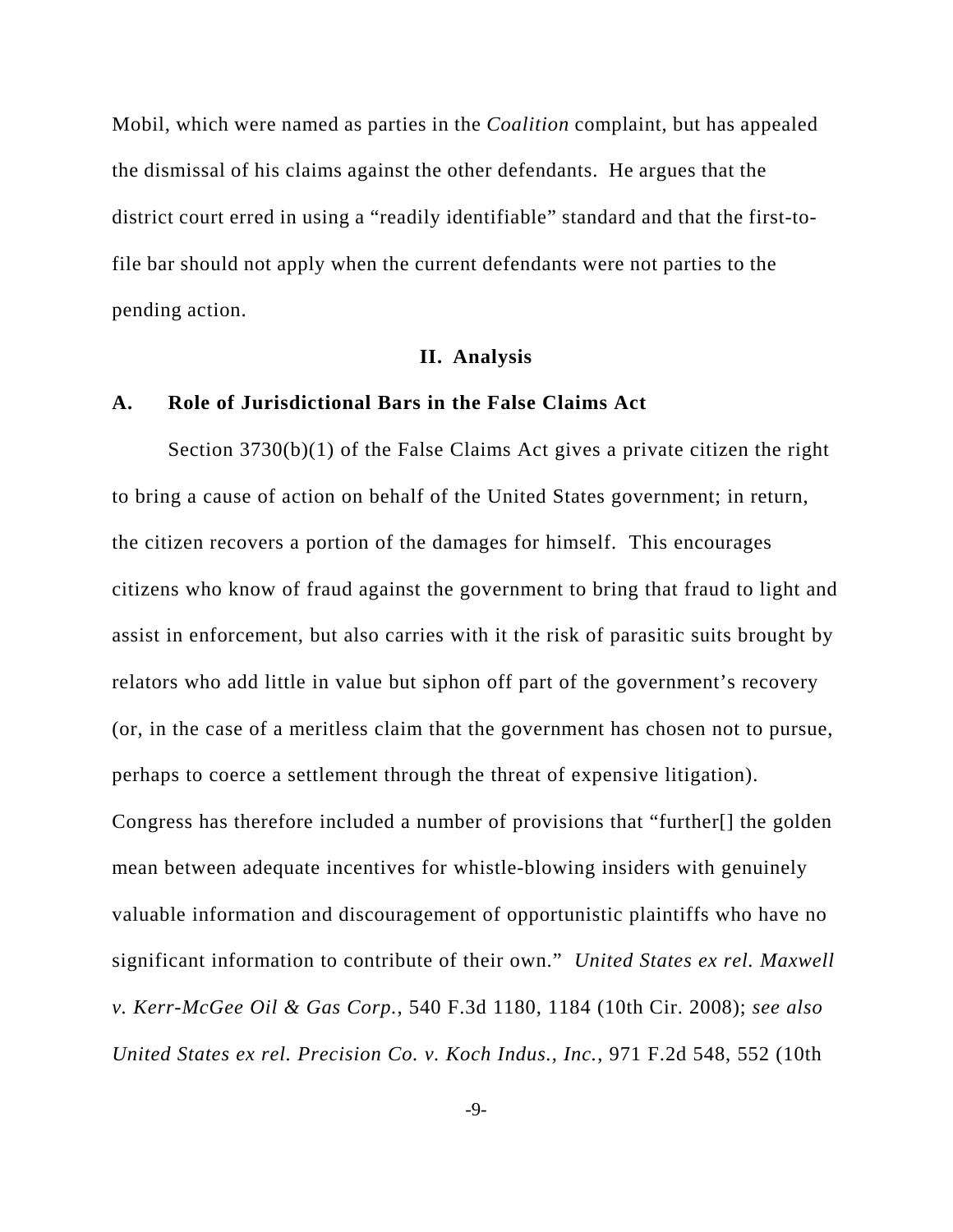Cir. 1992) ("Section 3730–Civil actions for false claims, has two basic goals: 1) to encourage private citizens with first-hand knowledge to expose fraud; and 2) to avoid civil actions by opportunists attempting to capitalize on public information without seriously contributing to the disclosure of the fraud.").

One such provision is the public disclosure bar of 31 U.S.C. §  $3730(e)(4)(A)$ , which removes jurisdiction over an action "based upon the public disclosure of allegations or transactions in a criminal, civil, or administrative hearing, in a congressional, administrative, or [GAO] report, hearing, audit, or investigation, or from the news media." The public disclosure bar has an exception for when "the person bringing the action is an original source of the information." *Id.* To qualify as an original source, the individual must have "direct and independent knowledge of the information on which the allegations are based and has voluntarily provided the information to the Government before filing an action under this section which is based on the information." 31 U.S.C. § 3730(e)(4)(B). The public disclosure bar is thus chiefly designed to separate the opportunistic relator from the relator who has genuine, useful information that the government lacks. With this in mind, we have held that a disclosure need not identify a defendant by name to trigger the public disclosure bar, so long as the disclosures are "sufficient to set the government on the trail of the fraud as to [the] Defendants." *In re Natural Gas Royalties Qui Tam Litigation*, No. 06-8099, at 22; *see also United States ex rel. Fine v. Sandia Corp.*, 70 F.3d 568, 571 (10th

-10-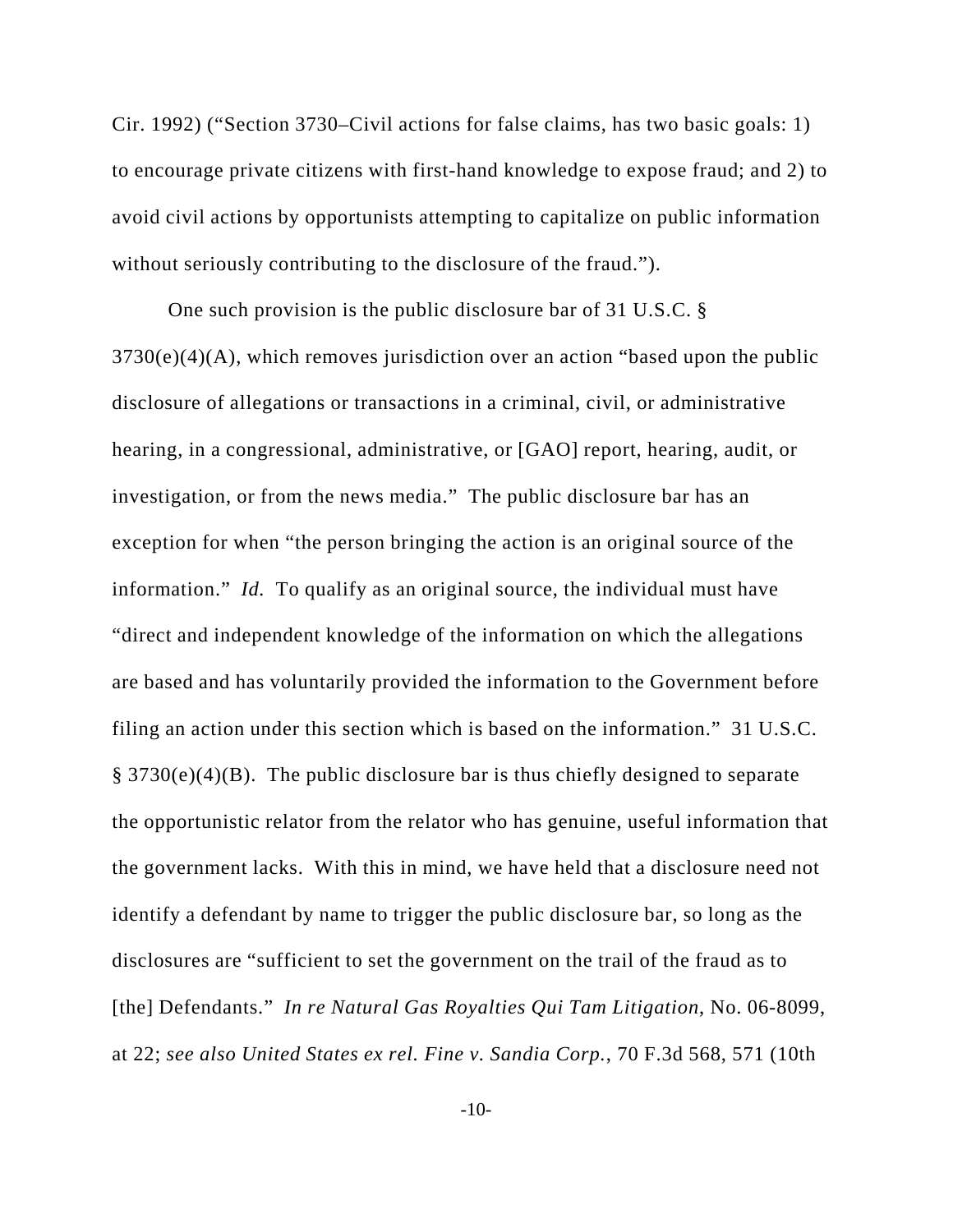Cir. 1995). If the government can "readily identify" the defendant from the public disclosure, then the bar is triggered unless the plaintiff can show he is an original source. *In re Natural Gas Royalties Qui Tam Litigation*, No. 06-8099, at 15.

Although the district court dismissed Mr. Grynberg's mismeasurement claims under the public disclosure bar, it applied a different bar—the first-to-file provision of § 3730(b)(5)—to his  $CO<sub>2</sub>$  claims. We have described this provision, like the public disclosure bar, as functioning to weed out parasitic claims. *See Grynberg v. Koch Gateway Pipeline Co.*, 390 F.3d 1276, 1279 (10th Cir. 2004) ("Once the government is put on notice of its potential fraud claim, the purpose behind allowing qui tam litigation is satisfied."). But we have also recognized its additional purpose of creating an incentive for relators with valuable information to file—and file quickly. *See id.* ("Further, original qui tam relators would be less likely to act on the government's behalf if they had to share in their recovery with third parties who do no more than tack on additional factual allegations to the same essential claim."); *see also Wisconsin v. Amgen, Inc.*, 516 F.3d 530, 532 (7th Cir. 2008) ("Congress didn't want these bounty hunters piling into the firstfiled suit and fighting over the division of the spoils, or, to the same end, bringing separate such suits."); *Campbell v. Redding Med. Center*, 421 F.3d 817, 821 (9th Cir. 2005) ("This is the first-to-file bar, which encourages prompt disclosure of fraud by creating a race to the courthouse among those with knowledge of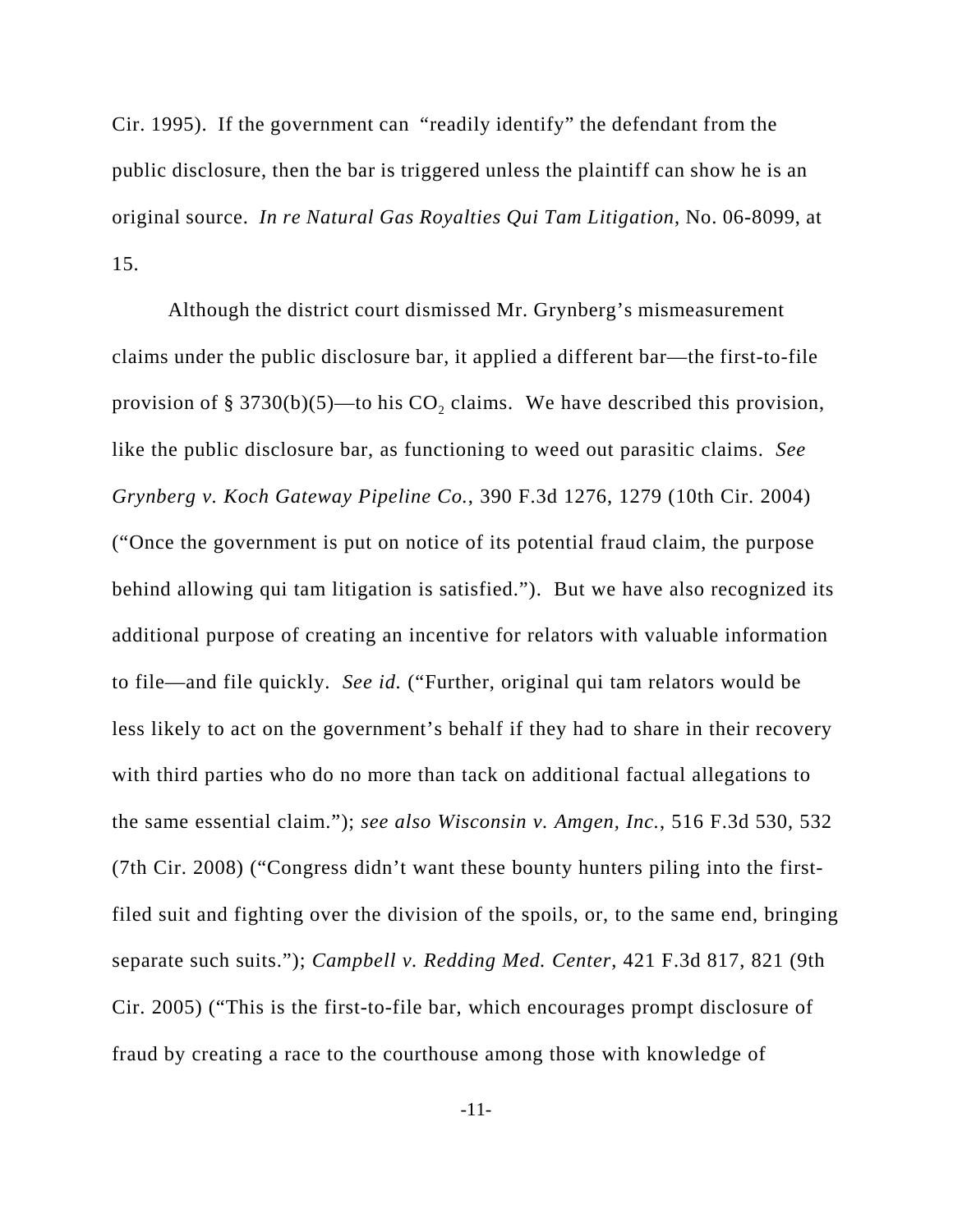fraud."). The first-to-file bar thus functions both to eliminate parasitic plaintiffs who piggyback off the claims of a prior relator, and to encourage legitimate relators to file quickly by protecting the spoils of the first to bring a claim.

#### **B. Text of § 3730(b)(5)**

According to the defendants, we need look no further than the text of the statute to see that two claims need not involve the same parties in order to apply the first-to-file bar. Section  $3730(b)(5)$ , they say, prohibits "related action[s] based on the *facts* underlying the pending action" (emphasis added). The focus is on the facts, not the parties. If Congress wanted to bar suits only when the parties were identical, defendants say, it would have barred claims based on pending actions "in which the defendant is already a party." *Cf.* 31 U.S.C. § 3730(e)(3) (barring actions "based upon allegations or transactions which are the subject of a civil suit or an administrative civil money penalty proceeding *in which the Government is already a party*") (emphasis added).

The statute's use of the word "facts" rather than "parties," however, does not inevitably lead to the conclusion that a pending suit against one party can bar suit against a different party. The identity of a defendant is a fact. To fall under the first-to-file bar, however, an action need not mirror *every* fact in the pending claim. In determining whether a qui tam action is a "related action based on the facts underlying the pending action," we have adopted an "essential claim" or "same material elements" standard. *Grynberg*, 390 F.3d at 1279; *see also United*

-12-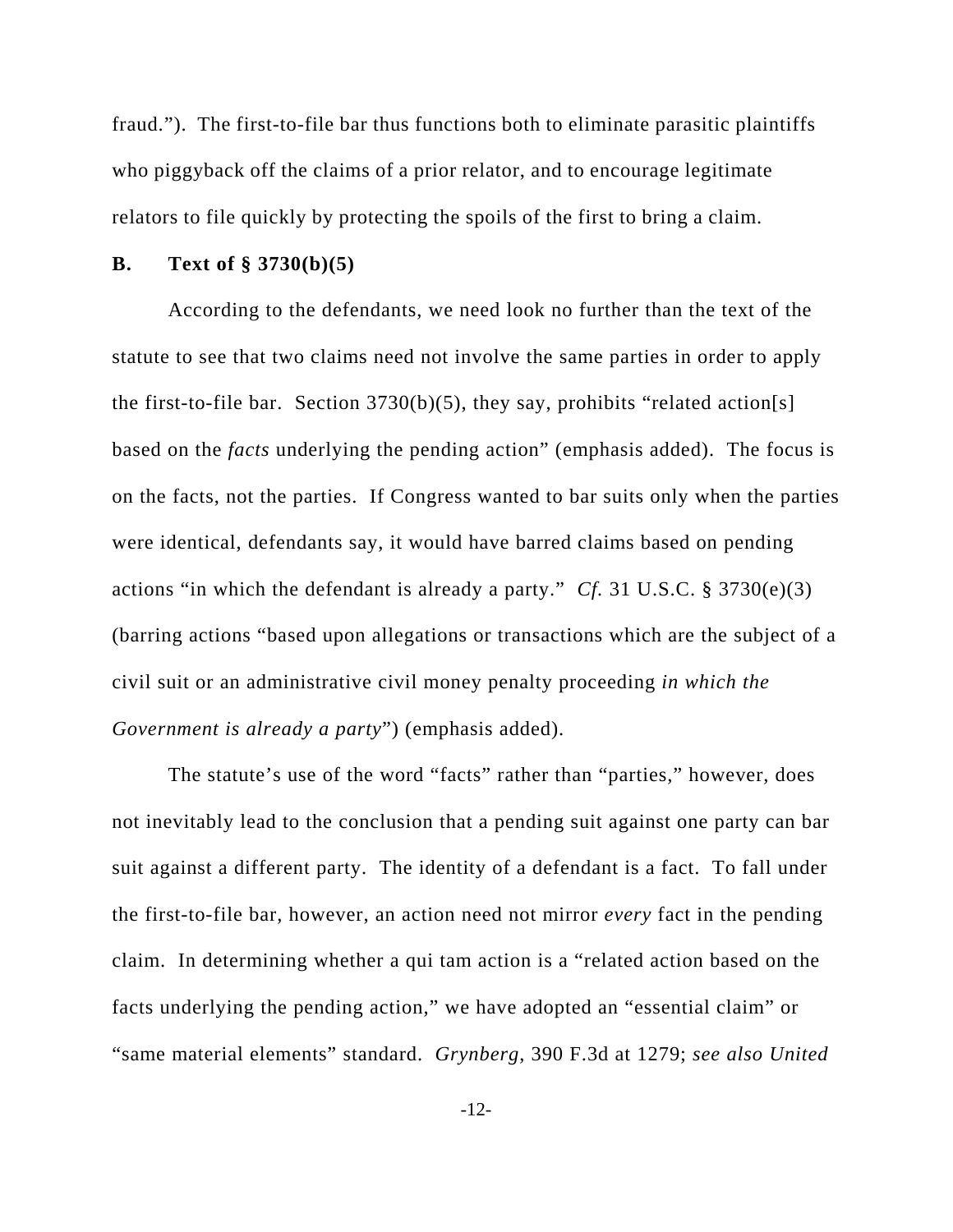*States ex rel. Hampton v. Columbia/HCA Healthcare Corp.*, 318 F.3d 214, 217–18 (D.C. Cir. 2003). The question is whether the "fact" of a party's identity is a "material element" necessary to consider the two actions as stating the same "essential claim."

The defendant's identity is a material element of a fraud claim. Two complaints can allege the very same scheme to defraud the very same victim, but they are not the same claim unless they share common defendants. Multiple parties can defraud the government through identical schemes. While we might consider a complaint that alleges an additional method of defrauding the government to state the same essential claim, we would not consider a complaint against an entirely different defendant to be stating the same claim. There is a difference between a relator who simply tacks on an additional piece of evidence (a secret memo admitting to the fraudulent scheme, for instance) and a relator who alleges a scheme committed by a different party. The former might make it easier to prove a material element of the fraud and might even be the difference between success at trial or failure, but the latter asserts a different claim, seeking distinct damages arising out of a separate injury caused by another party. The identity of a defendant constitutes a material element of a fraud claim, which, under our "same material elements" standard, brings it under the statutory definition of "facts" upon which the action is based.

The defendants note that we have applied the first-to-file bar when two

-13-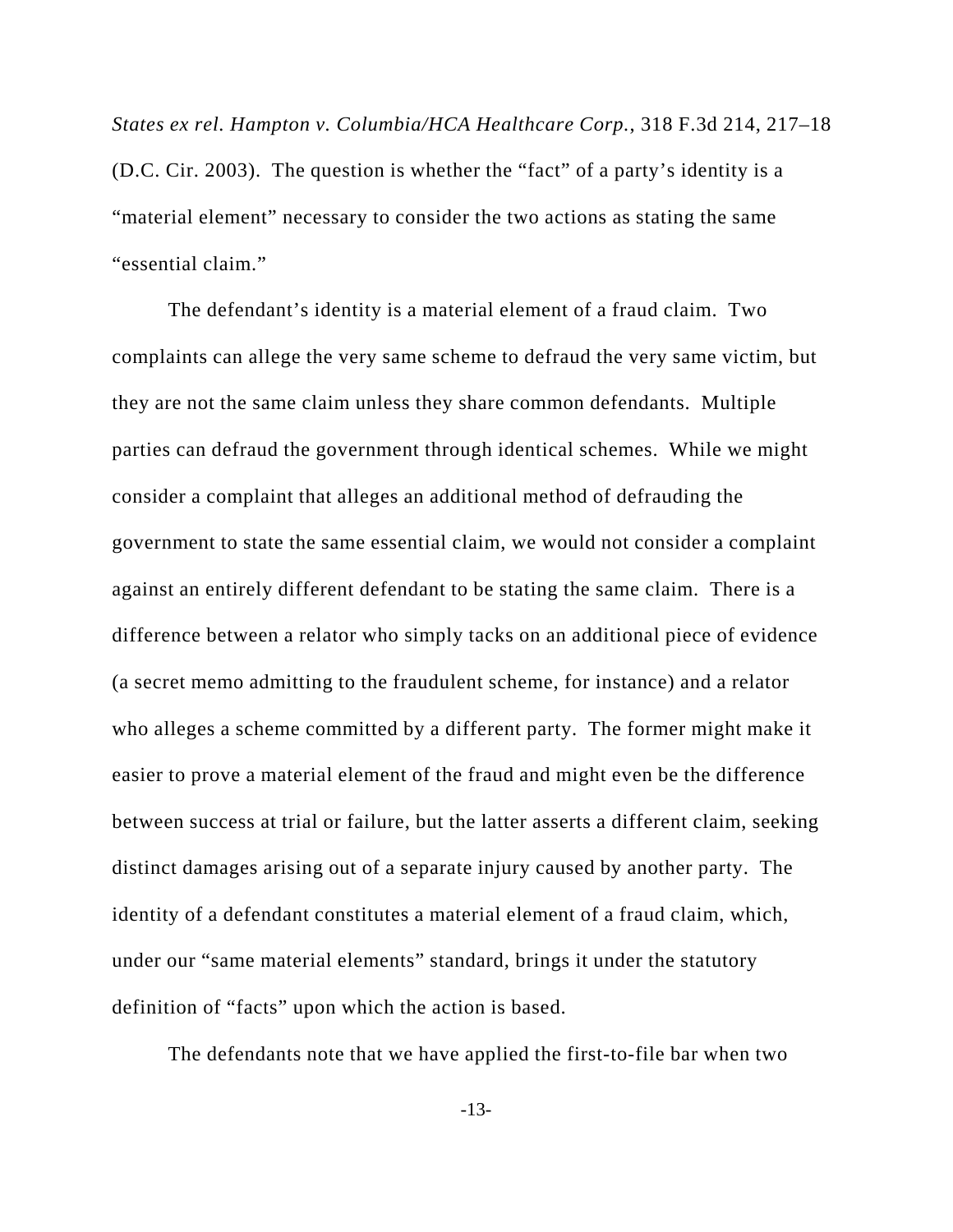actions did not name the same defendant, but instead named different members of the same corporate family. *Grynberg*, 390 F.3d at 1280 n.4; *see also United States ex rel. Hampton v. Columbia/HCA Healthcare Corp.*, 318 F.3d 214, 218

(D.C. Cir. 2003). When defendants are part of the same corporate family, however, they will often be jointly liable for the same underlying conduct. Cases involving parents, subsidiaries, and other corporate affiliates might therefore require deviations from the general requirement that claims must share common defendants in order to trigger the first-to-file bar. *See United States ex rel. Branch Consultants v. Allstate Ins. Co.*, --- F.3d ----, 2009 WL 388947, at \*8 (5th Cir. Feb. 18, 2009) (holding that § 3730(b)(5) did not bar suit against unnamed, unrelated defendants, and distinguishing *Hampton* and *Grynberg* on the grounds that those defendants were corporate affiliates). As none of the present defendants are affiliated with Mobil or Shell, we need not address the full contours of  $\S 3730(b)(5)$  in that unique situation.

#### **C. Structure of FCA**

Looking at the first-to-file bar in the context of the larger FCA shows how odd a notice-based "readily identifiable" standard would be. That standard, after all, is how we judge whether the public disclosure bar of  $\S 3730(e)(4)$  has been triggered. Even without the first-to-file bar, a qui tam complaint filed by a different relator would qualify as a public disclosure and would bar suit against a defendant who, though not named in the complaint, was nonetheless implicated in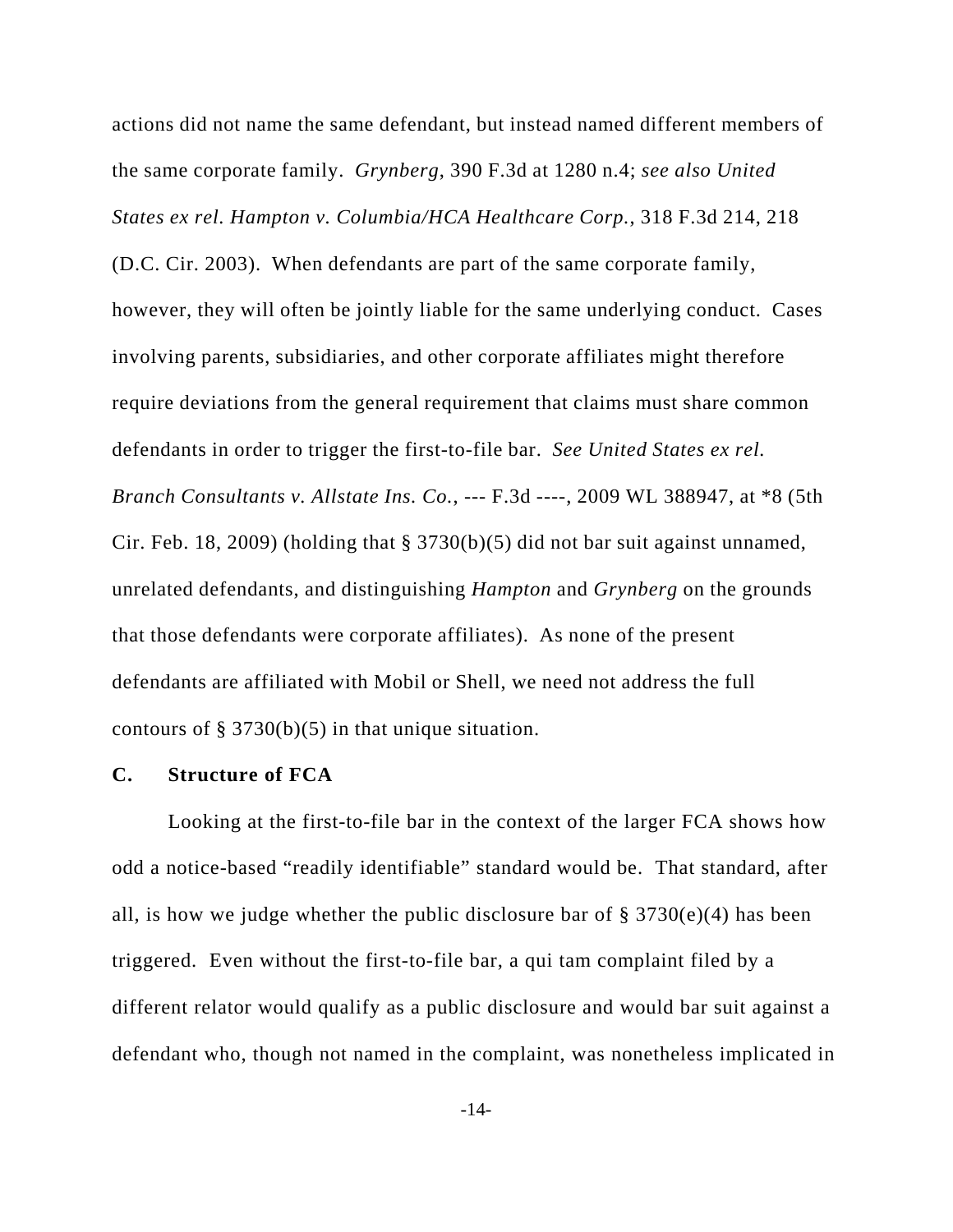the fraud. The public disclosure bar already removes jurisdiction from suits brought by relators who simply feed off another relator's complaint and offer no useful information to government officials who should already be on notice of the fraud. Applying that standard to the first-to-file bar will do no more to weed out opportunistic relators than the public disclosure bar already does.

What that standard *would* do if applied in the first-to-file bar context, however, is bar some legitimate relators who are the original source of the information. Congress carefully calibrated  $\S 3730(e)(4)$  so that it excludes relators when publicly disclosed information was already sufficient to put the government on the trail of the fraud, but then retains jurisdiction for those relators whose suits were based on their own direct or independent knowledge. This original source exception acknowledges that not every relator whose suit would be barred by the public disclosure bar is a parasite. Often, the suit is the result of their own independent information. Allowing an original source to bring an action even when the government should be on notice of the fraud serves the purposes of the FCA by increasing valid enforcement actions. The government could lack the resources (or, indeed, the political will) to pursue a claim, even if it has been set on its trail. The government might lack sufficient evidence of its own to win in court. In these cases, qui tam suits provide a valuable way to deter false claims and compensate the government for its lost revenue. So long as the relator can meet the original source standard of  $\S 3730(e)(4)(B)$ , he can proceed

-15-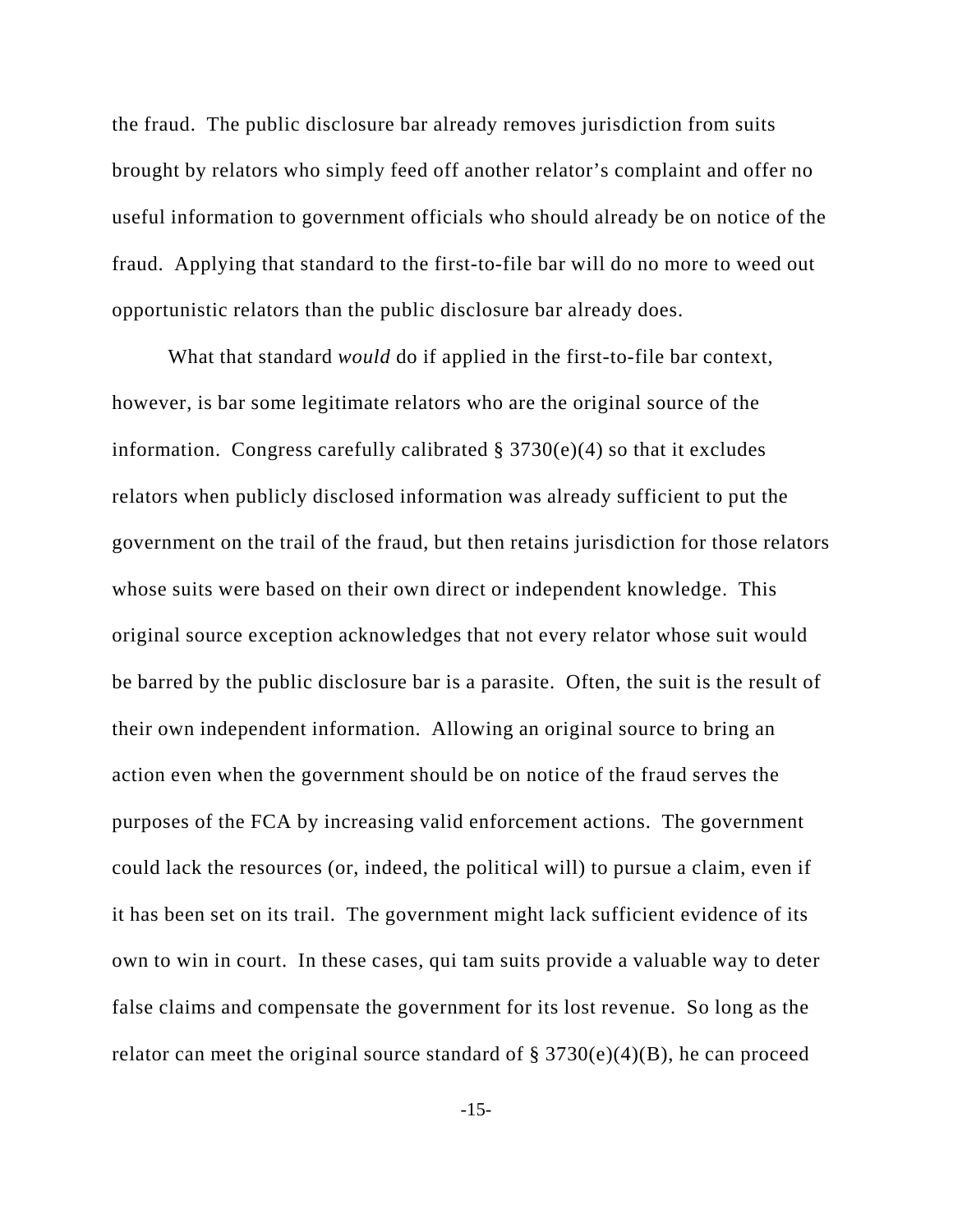with his suit and further the goal of citizen-assisted enforcement.

The first-to-file bar, in contrast, lacks an original source exception. If we broadened the first-to-file bar to reach all pending actions that would qualify as public disclosures, we would obliterate the original source exception whenever the public disclosure is a pending qui tam suit. Congress specifically identified allegations disclosed in civil hearings as public disclosures that are subject to the original source exception. To remove the original source exception whenever the civil hearing is the result of a qui tam suit would remove jurisdiction from a significant swath of non-opportunistic claims. We would lose the value of valid enforcement action in the process, and false claims would go unremedied.

Requiring a common identity between defendants when applying the firstto-file bar makes more sense within the overall structure of the FCA. While the bar does eliminate opportunistic relators, most of these relators would be eliminated by the public disclosure bar anyway. Its true value lies in protecting the recovery of the first relator who files, even when other legitimate relators might exist with direct and independent knowledge of their own. This maintains the monetary incentive to bring a qui tam action by avoiding division of the spoils. It also encourages a relator to hurry up and file. When the pending action is against an entirely different defendant, however, the two relators are not fighting over the same spoils. The first relator's recovery remains unaffected whether the second relator files or not. If that second relator brings nothing to the

-16-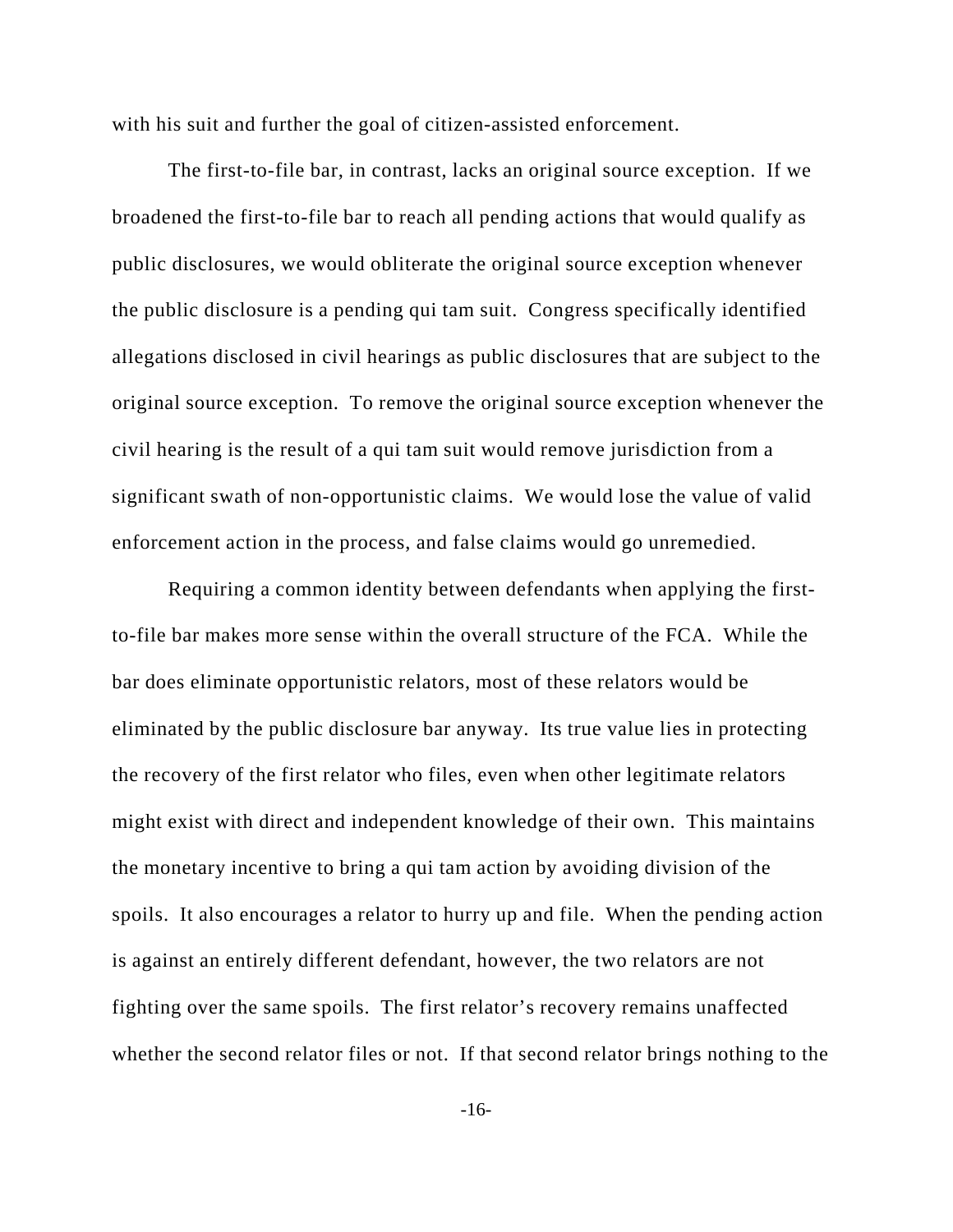table that the first suit had not already offered, then his suit will be barred under the public disclosure bar; otherwise, the purposes of the FCA are best vindicated by allowing his suit to proceed.

The fact that  $\S 3730(b)(5)$  applies only when another qui tam action is "pending" makes a notice-based standard even more dubious. If the first-to-file bar had been meant simply as a more draconian public disclosure bar, Congress would not have limited it to "pending" actions. While filing the complaint might put the government on notice, and while the government might remain on notice while the action is pending, the government does not cease to be on notice when a relator withdraws his claim or a court dismisses it. And yet, if that prior claim is no longer pending, the first-to-file bar no longer applies. The "pending" requirement much more effectively vindicates the goal of encouraging relators to file; it protects the potential award of a relator while his claim remains viable, but, when he drops his action another relator who qualifies as an original source may pursue his own.

The disparate methodologies that courts use to analyze the two bars shows a further difference. The first-to-file bar is designed to be quickly and easily determinable, simply requiring a side-by-side comparison of the complaints. *See Grynberg*, 390 F.3d at 1279; *United States ex rel. LaCorte v. SmithKline Beecham Clinical Labs., Inc.*, 149 F.3d 227, 235 n.6 (3d Cir. 1998) ("Because we may decide whether the later complaints allege the same material elements as claims in

-17-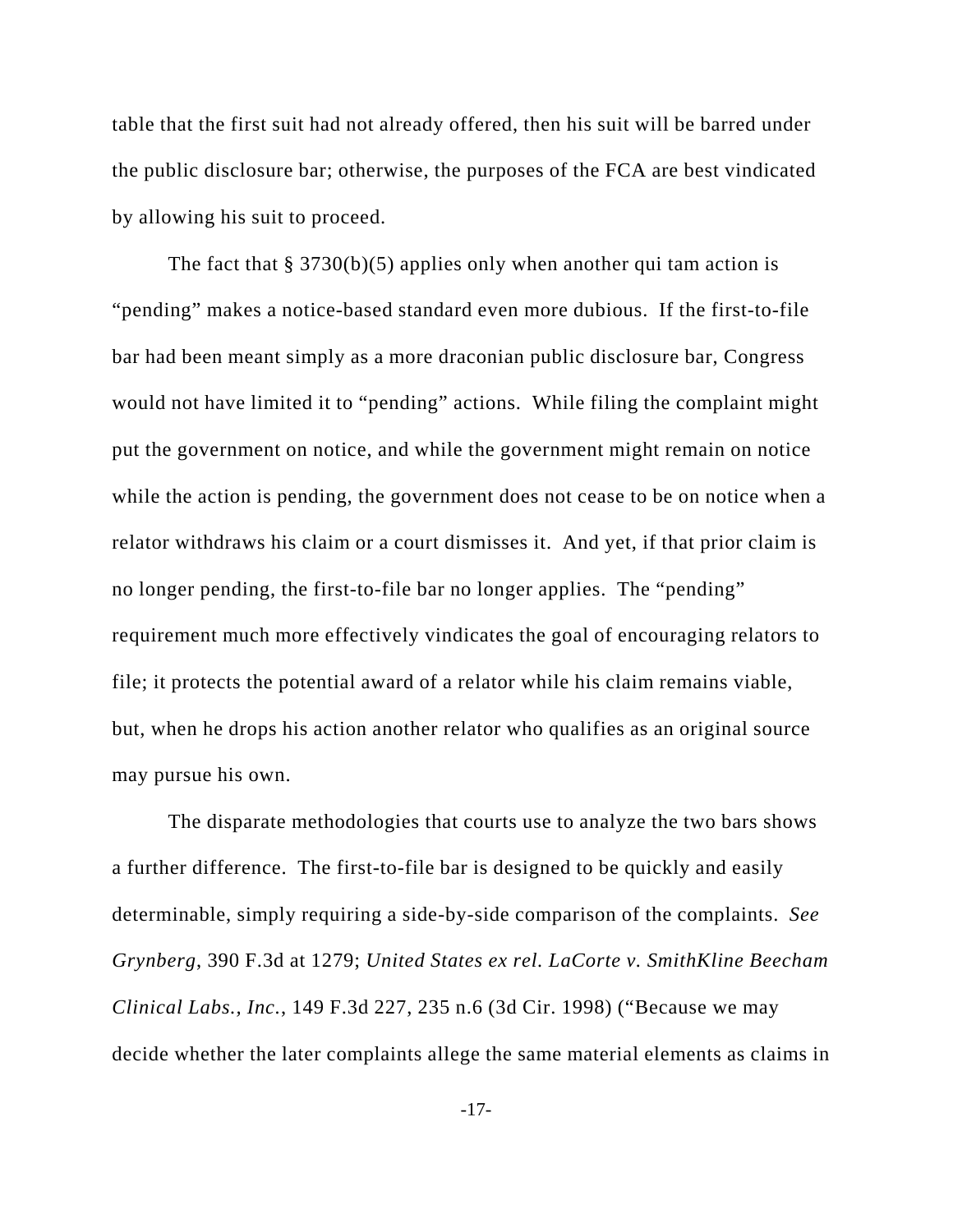the original lawsuits simply by comparing the original and later complaints, further factual development is unnecessary."). The public disclosure bar, in contrast, will often require the court to look beyond the face of the public disclosure itself. When a court determines whether a disclosure was sufficient to put the government on the trail of the fraud, it considers not only what was said in the disclosure, but also whether the government had the ability to then investigate the potential fraud. The nature of the relationship between the government and the defendants, the level of oversight exercised by the government, and the number of potential wrongdoers will be relevant to the government's ability to uncover the fraud and will rarely be evident on the face of the disclosure itself. *See, e.g.*, *In re Natural Gas Royalties Qui Tam Litigation*, No. 06-8099, at 19. If we were to adopt the same notice-based standard for the first-to-file bar that we use for the public disclosure bar, we would also have to change the way courts examine first-to-file challenges. Doing so would add cost and time to what should be a straightforward process.

#### **III. Conclusion**

While the allegations in the *Coalition* complaint might have been sufficient to put the government on notice of the fraud that Mr. Grynberg alleges against Exxon, Amerada Hess, ARCO, Oxy-USA, and Cross Timbers, that complaint did not name any of these parties as defendants. This is so even though the *Coalition* complaint specifically identified Exxon, Amerada Hess, and Arco, for without

-18-